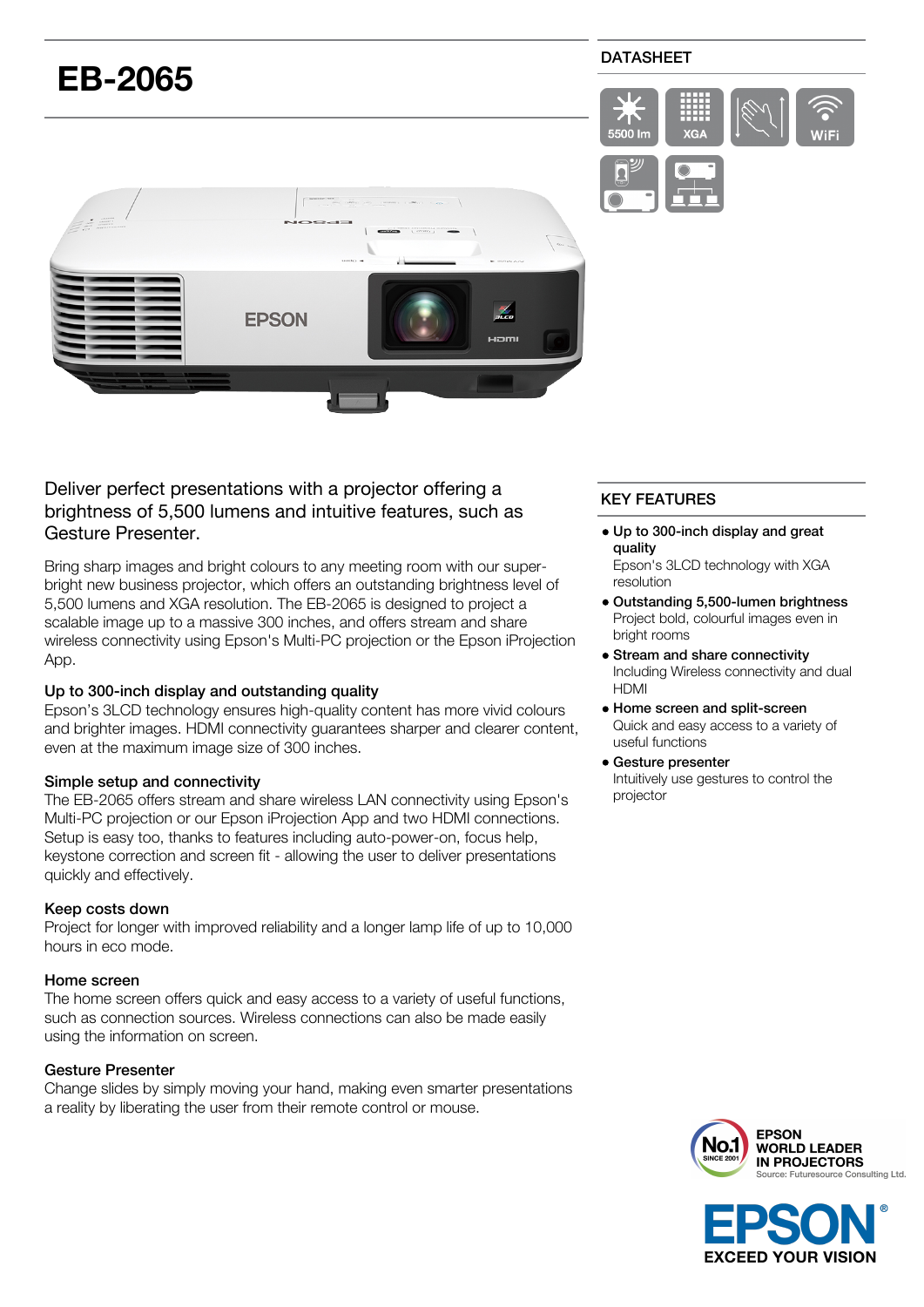# PRODUCT SPECIFICATIONS

| <b>TECHNOLOGY</b>               |                                                                                                |  |
|---------------------------------|------------------------------------------------------------------------------------------------|--|
| <b>Projection System</b>        | 3LCD Technology, RGB liquid crystal shutter                                                    |  |
| <b>LCD Panel</b>                | 0.63 inch with D10                                                                             |  |
| <b>IMAGE</b>                    |                                                                                                |  |
| <b>Colour Light Output</b>      | 5,500 lumen- 3,800 lumen (economy) In accordance with IDMS15.4                                 |  |
| White Light Output              | 5,500 lumen - 3,800 lumen (economy) In accordance with ISO 21118:2012                          |  |
| Resolution                      | XGA, 1024 x 768, 4:3                                                                           |  |
| <b>Contrast Ratio</b>           | 15,000:1                                                                                       |  |
| Lamp                            | 300 W, 5,000 h durability, 10,000 h durability (economy mode)                                  |  |
| <b>Keystone Correction</b>      | Auto vertical: $\pm$ 30 °, Auto horizontal $\pm$ 30 °                                          |  |
| <b>Colour Reproduction</b>      | Upto 1.07 billion colours                                                                      |  |
| <b>OPTICAL</b>                  |                                                                                                |  |
| <b>Projection Ratio</b>         | $1.38 - 2.24:1$                                                                                |  |
| Zoom                            | Digital, Factor: 1 - 1.6                                                                       |  |
| <b>Image Size</b>               | 30 inches - 300 inches                                                                         |  |
| <b>Projection Distance Wide</b> | 0.8 m (30 inch screen)                                                                         |  |
| <b>Projection Distance Tele</b> | 8.5 m (300 inch screen)                                                                        |  |
| Projection Lens F Number        | $1.51 - 1.99$                                                                                  |  |
| <b>Focal Distance</b>           | 18.2 mm - 29.2 mm                                                                              |  |
| Focus                           | Manual                                                                                         |  |
| Offset                          | 8.6:1                                                                                          |  |
| <b>CONNECTIVITY</b>             |                                                                                                |  |
| <b>USB Display Function</b>     | 3 in 1: Image / Mouse / Sound                                                                  |  |
| Interfaces                      | USB 2.0 Type A, USB 2.0 Type B, RS-232C, Ethernet interface (100 Base-TX / 10 Base-T),         |  |
|                                 | Gigabit ethernet interface, WLAN (optional), Wireless LAN IEEE 802.11b/g/n, VGA in (2x), VGA   |  |
|                                 | out, HDMI in (2x), Composite in, RGB in (2x), RGB out, MHL, Stereo mini jack audio out, Stereo |  |
|                                 | mini jack audio in (2x)                                                                        |  |
| Epson iProjection App           | Ad-Hoc / Infrastructure                                                                        |  |
| <b>ADVANCED FEATURES</b>        |                                                                                                |  |
| Security                        | Kensington lock, Control panel lock, Password lock, Padlock, Security cable hole, Wireless     |  |
|                                 | LAN unit lock, Wireless LAN security, Password protection                                      |  |
| Features                        | AV Mute Slide, Automatic input selection, Automatic keystone correction, Built-in speaker,     |  |
|                                 | CEC compatible, Direct Power on/off, Document Camera Compatible, Screen Fit, Freeze            |  |
|                                 | image, Gesture Presenter, Home Screen, Instant on/off, JPEG Viewer, Long lamp life, MHL        |  |
|                                 | audio/video interface, Network administration, OSD copy function, iProjection App for          |  |
|                                 | Chromebook, Quick Corner, Slide show, Split-Screen-Function, Wireless LAN capable,             |  |
|                                 | iProjection App                                                                                |  |
| <b>Video Colour Modes</b>       | Blackboard, Dynamic, Photo, Presentation, sRGB, DICOM SIM                                      |  |
| <b>GENERAL</b>                  |                                                                                                |  |
| <b>Energy Use</b>               | 425 W, 323 W (economy), 0.5 W (standby)                                                        |  |
| Product dimensions              | 377 x 291 x 101 mm (Width x Depth x Height)                                                    |  |
| Product weight                  | 4.4 kg                                                                                         |  |
| Noise Level                     | Normal: 39 dB (A) - Economy: 29 dB (A)                                                         |  |
| <b>Included Software</b>        | EasyMP Monitor, EasyMP Multi PC Projection                                                     |  |
| <b>OTHER</b>                    |                                                                                                |  |
| Warranty                        | 36 months On site service or 8,000 h, Lamp: 12 months or 1,000 h                               |  |
|                                 | Optional warranty extension available                                                          |  |

#### **EB-2065**

### WHAT'S IN THE BOX

- Power cable
- Remote control incl. batteries
- Software (CD)
- User Manual (CD-ROM)
- Warranty card
- Wireless LAN unit
- VGA cable
- Main unit